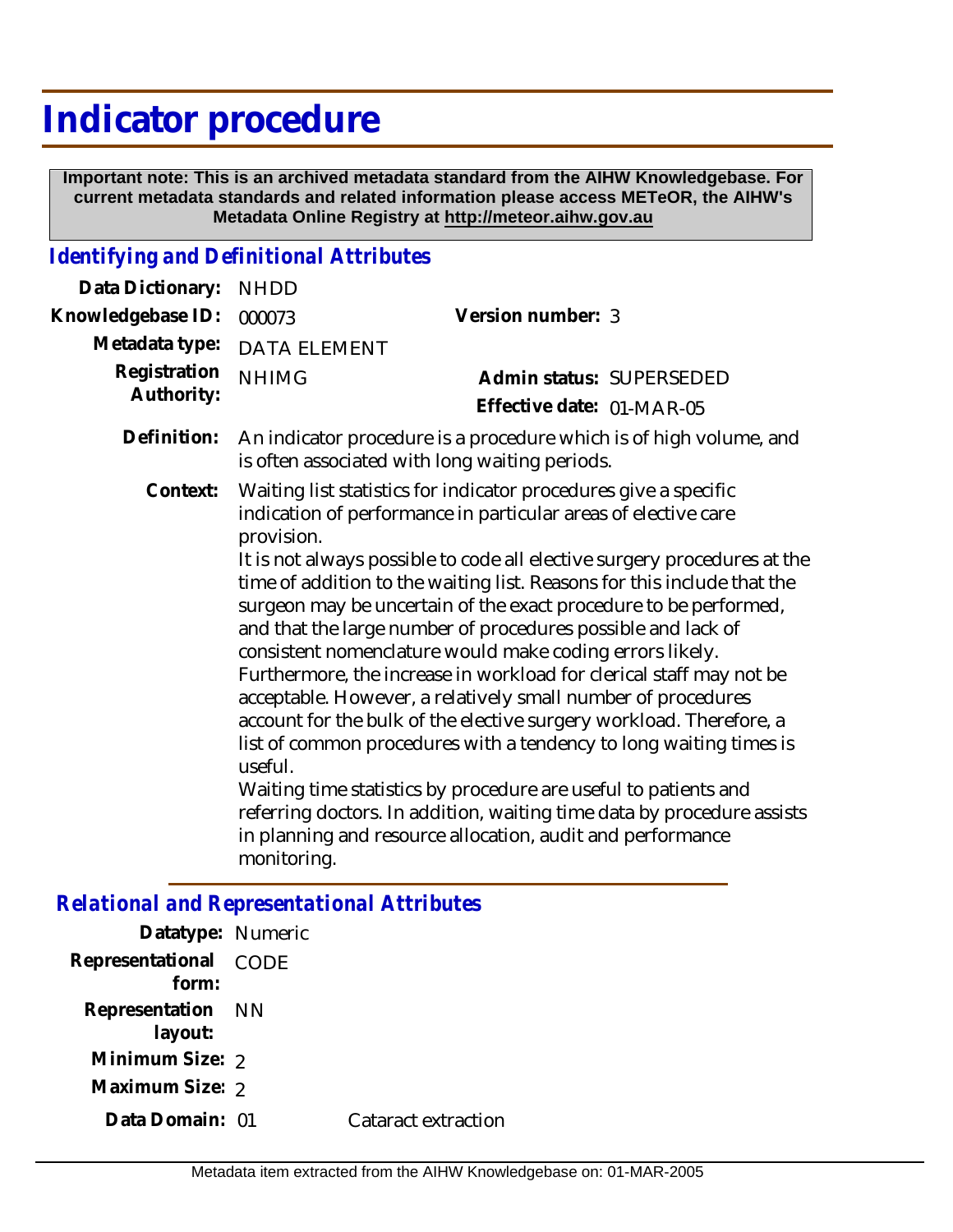- 02 Cholecystectomy
- 03 Coronary artery bypass graft
- 04 Cystoscopy
- 05 Haemorrhoidectomy
- 06 Hysterectomy
- 07 Inguinal herniorrhaphy
- 08 Myringoplasty
- 09 Myringotomy
- 10 Prostatectomy
- 11 **Septoplasty**
- 12 Tonsillectomy
- 13 Total hip replacement
- 14 Total knee replacement
- 15 Varicose veins stripping and ligation
- 16 Not applicable
- Guide For Use: These procedure terms are defined by the ICD-10-AM codes which are listed in comments below. Where a patient is awaiting more than one indicator procedure, all codes should be listed. This is because the intention is to count procedures rather than patients in this instance.

These are planned procedures for the waiting list, not what is actually performed during hospitalisation.

**Verification Rules:**Zero filled, right justified.

Related metadata: supersedes previous data element Indicator procedure - ICD-9-CM code version 2 supplements the data element Waiting list category version 3 is used in conjunction with Procedure version 5

#### *Administrative Attributes*

Source Document: Current edition of International Classification of Diseases - Tenth Revision - Australian Modification. National Centre for Classification in Health, Sydney.

**Source Organisation:** National Health Data Committee.

Comments: The list of indicator procedures may be reviewed from time to time. Some health authorities already code a larger number of waiting list procedures. The following is a list of ICD-10-AM codes, for the indicator procedures: Cataract extraction: 42698-00 [195] 42702-00 [195] 42702-01 [195] 42698-01 [196] 42702-02 [196] 42702-03 [196] 42698-02 [197] 42702-04 [197] 42702-05 [197] 42698-03 [198] 42702-06 [198] 42702-07 [198] 42698-04 [199] 42702-08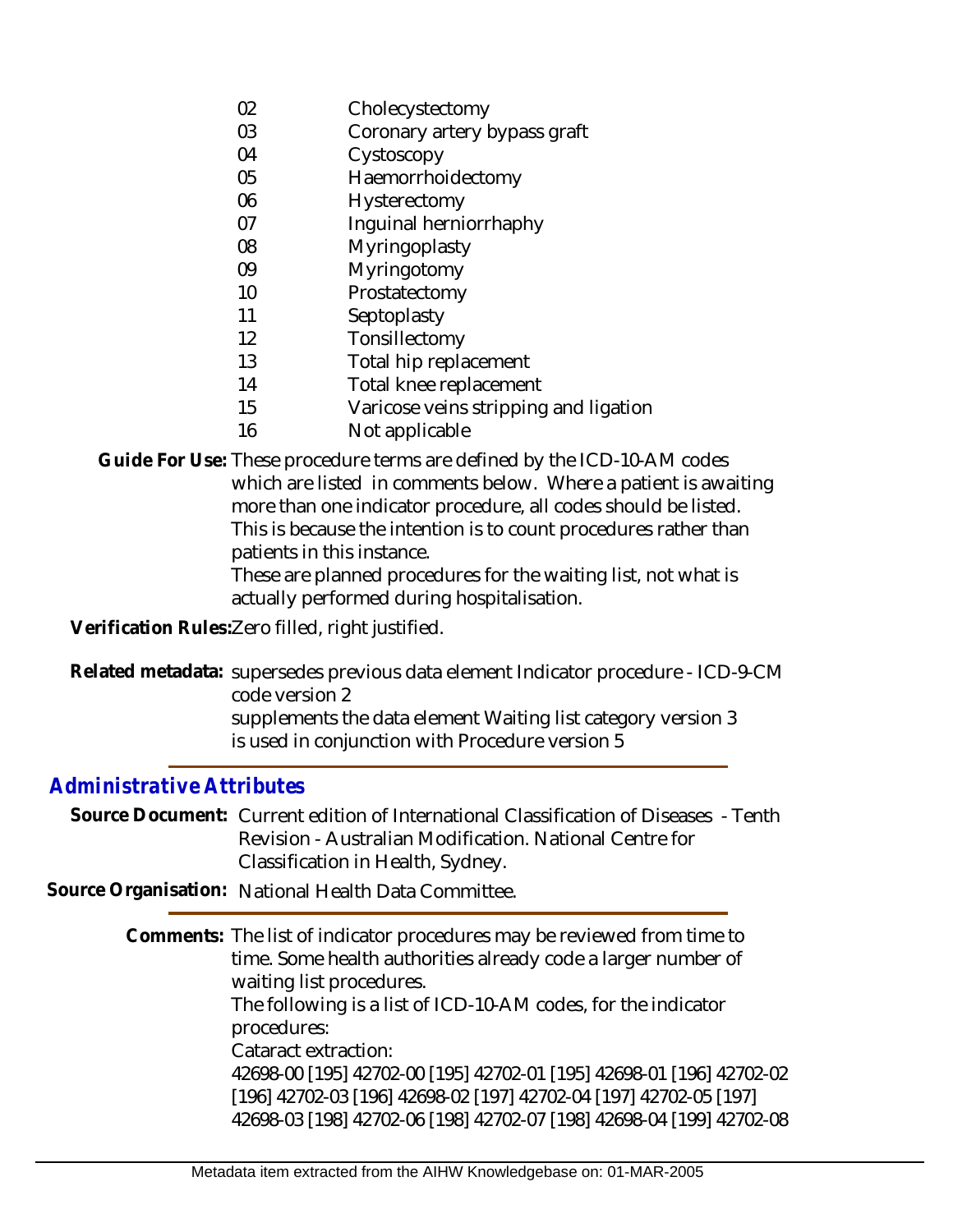[199] 42702-09 [199] 42731-01 [200] 42698-05 [200] 42702-10 [200] 42734-00 [201] 42788-00 [201] 42719-00 [201] 42731-00 [201] 42719-02 [201] 42791-02 [201] 42716-00 [202] 42702-11 [200] 42719-00 [201] 42722-00 [201] Cholecystectomy: 30443-00 [965] 30454-01 [965] 30455-00 [965] 30445-00 [965] 30446-00 [965] 30448-00 [965] 30449-00 [965] Coronary artery bypass graft: 38497-00 [672] 38497-01 [672] 39497-02 [672] 38497-03 [672] 38497-04 [673] 38497-05 [673] 38497-06 [673] 39497-07 [673] 38500-00 [674] 38503-00 [674] 38500-01 [675] 38503-01 [675] 38500-02 [676] 38503- 02 [676] 38500-03 [677] 38503-03 [677] 38500-04 [678] 38503-04 [678] 90201-00 [679] 90201-01 [679] 90201-02 [679] 90201-03 [679] Cystoscopy: 36812-00 [1088] 36812-01 [1088] 36836-00 [1097] Haemorrhoidectomy: 32138-00 [949] 32132-00 [949] 32135-00 [949] 32135-01 [949] Hysterectomy: 35653-00 [1268] 35653-01 [1268] 35653-02 [1268] 35653-03 [1268] 35661-00 [1268] 35670-00 [1268] 35667-00 [1268] 35664-00 [1268] 35657-00 [1269] 35750-00 [1269] 35756-00 [1269] 35673-00 [1269] 35673-01 [1269] 35753-00 [1269] 35753-01 [1269] 35756-01 [1269] 35756-02 [1269] 35667-01 [1269] 35664-01 [1269] 90450-00 [989] 90450-01 [989] 90450-02 [989] Inguinal herniorrhaphy: 30614-03 [990] 30615-00 [997] 30609-03 [990] 30614-02 [990 30609-02 [990] Myringoplasty: 41527-00 [313] 41530-00 [313] 41533-01 [313] 41542-00 [315] 41635-10 [313] Myringotomy: 41626-00 [309] 31626-01 [309] 41632-00 [309] 41632-01 [309] Prostatectomy: 37203-00 [1165] 37203-01 [1165] 37203-02 [1165] 37207-00 [1166] 37207-01 [1166] 37200-00 [1166] 37200-01 [1166] 37203-05 [1166] 37203-06 [1166] 37200-03[ 1167] 37200-04 [1167] 37209-00 [1167] 37200-05 [1167] 90407-00 [1168] 36839-03 [1162] 36869-01 [1162] Septoplasty: 41672-02 [379] 41679-03 [379] Tonsillectomy: 41789-00 [412] 41789-01 [412] Total hip replacement: 49318-00 [1489] 49319-00 [1489] 49324-00 [1492] 49327-00 [1492] 49330-00 [1492] 49333-00 [1492] 49345-00 [1492] Total knee replacement: